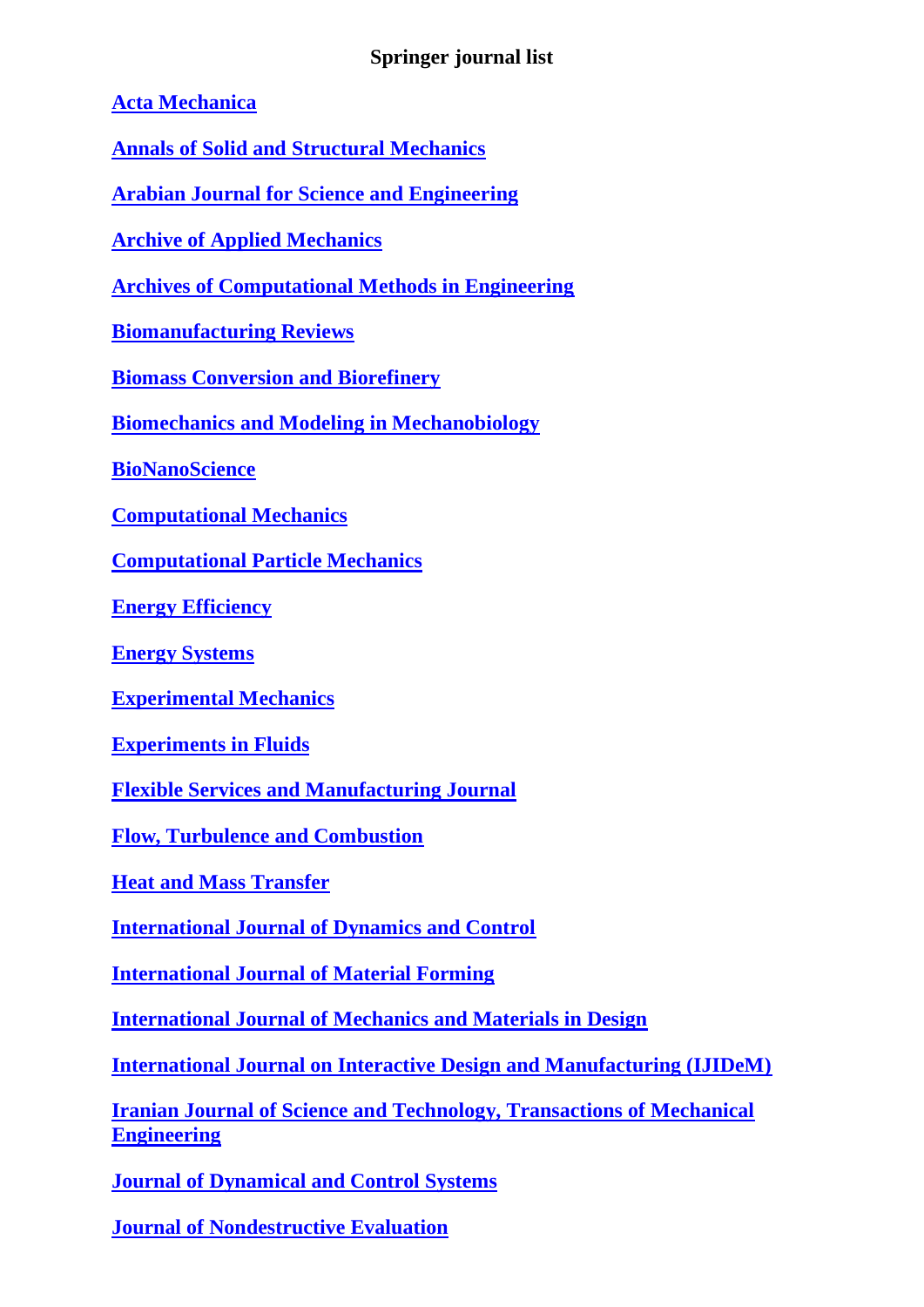**[Journal of the Brazilian Society of Mechanical Sciences and Engineering](http://www.springer.com/40430)**

**[Journal of The Institution of Engineers \(India\): Series A](http://www.springer.com/40030)**

**[Journal of The Institution of Engineers \(India\): Series B](http://www.springer.com/40031)**

**[Journal of The Institution of Engineers \(India\): Series C](http://www.springer.com/40032)**

**[Journal of The Institution of Engineers \(India\): Series D](http://www.springer.com/40033)**

**[Journal of The Institution of Engineers \(India\): Series E](http://www.springer.com/40034)**

**[Lasers in Manufacturing and Materials Processing](http://www.springer.com/40516)**

**[Mechanics of Time-Dependent Materials](http://www.springer.com/11043)**

**[Microfluidics and Nanofluidics](http://www.springer.com/10404)**

**[Nonlinear Dynamics](http://www.springer.com/11071)**

**[Research in Engineering Design](http://www.springer.com/163)**

**[The International Journal of Advanced Manufacturing Technology](http://www.springer.com/170)**

**[Theoretical and Computational Fluid Dynamics](http://www.springer.com/162)**

**[Current Sustainable/Renewable Energy Reports](http://www.springer.com/40518)**

**[Environmental Fluid Mechanics](http://www.springer.com/10652)**

**[Applied Composite Materials](http://www.springer.com/10443)**

**[International Journal of Fracture](http://www.springer.com/10704)**

**[International Journal of Plastics Technology](http://www.springer.com/12588)**

**[Journal of Dynamic Behavior of Materials](http://www.springer.com/40870)**

**[Journal of Failure Analysis and Prevention](http://www.springer.com/11668)**

**[Journal of Materials Engineering](http://www.springer.com/11665) and Performance**

**[Journal of Materials Science](http://www.springer.com/10853)**

**[Journal of Nanoparticle Research](http://www.springer.com/11051)**

**[Mechanics of Composite Materials](http://www.springer.com/11029)**

**[Strength of Materials](http://www.springer.com/11223)**